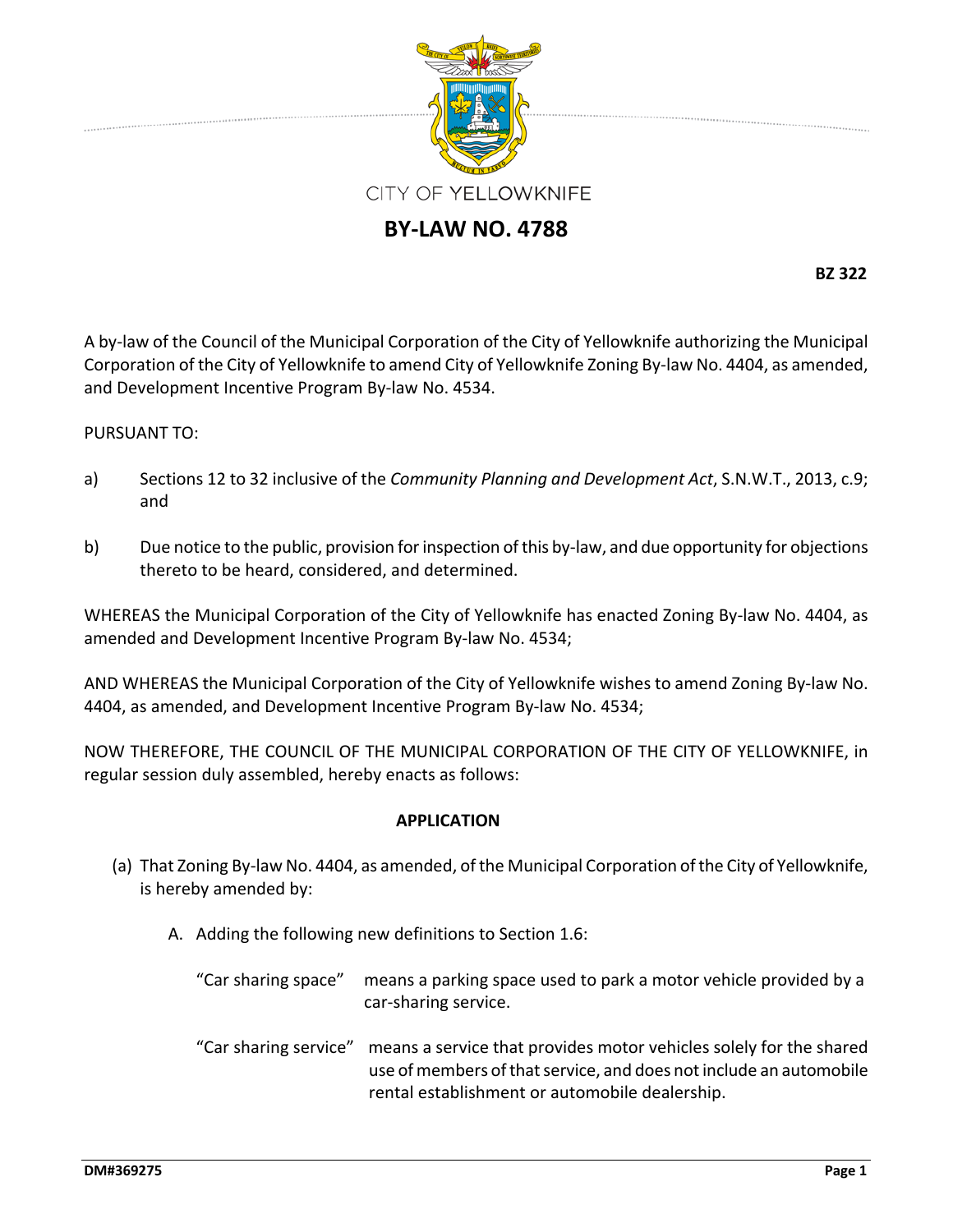- "Car share vehicle" means a vehicle that is owned and operated by an organization providing vehicle sharing services to its members, and may include commercial, cooperative, governmental or non‐profit organizations.
- B. Deleting introductory Section of 9.2 and replacing therewith: "**Off‐site Parking Requirements, Cash‐in‐lieu of Parking Requirements, and Land Contribution in the DT zone**

Required parking in the DT zone may be provided in whole or part through off‐site parking, cash‐in‐lieu of parking, orthrough a land‐equivalent‐to parking contribution,subjectto the approval of the Planning Administrator and/or Council, and the following provisions:"

- C. Deleting Section 9.2 (a) ii) and replacing therewith: "The off‐site parking area shall be located within the DT zone;"
- D. Deleting Section 9.2 (b) ii) and replacing therewith: "The amount paid for motor vehicle required parking shall be equal to one (1) times the value of the land and construction costs (including paving) for providing an equivalent amount of parking on the affected site on the basis of 31.0 square metres per parking stall (this being an average area for a typical parking stall and maneuvering space);"
- E. Deleting Section 9.2 (b) iii) and replacing therewith: "The amount paid for bicycle parking shall be equal to one and one (1) times the market value of the bike element and installation;"
- F. Deleting Section 9.2 (b) iv) and replacing therewith: "where new buildings are proposed, cash‐in‐lieu of parking shall not replace more than 50 percent of the required parking;"
- G. Adding the following subsections to Section 9.2:
	- "(c) Subject to Council's approval, the required parking may be provided through a contribution of land in the "Downtown – DT" district to the City, (transfer of fee simple title from the applicant to the City), whereby the area of the land contributed to the City is equivalent to the area of land required for parking pursuant to Section 9.3, and whereby such land shall be developed by the City as public parking or used to assemble additional land for a parking structure in accordance with the development standards herein;
	- (d) Subject to Council's approval, developments with surface parking previously approved may apply to transfer the required parking to a parking structure in the Downtown zone."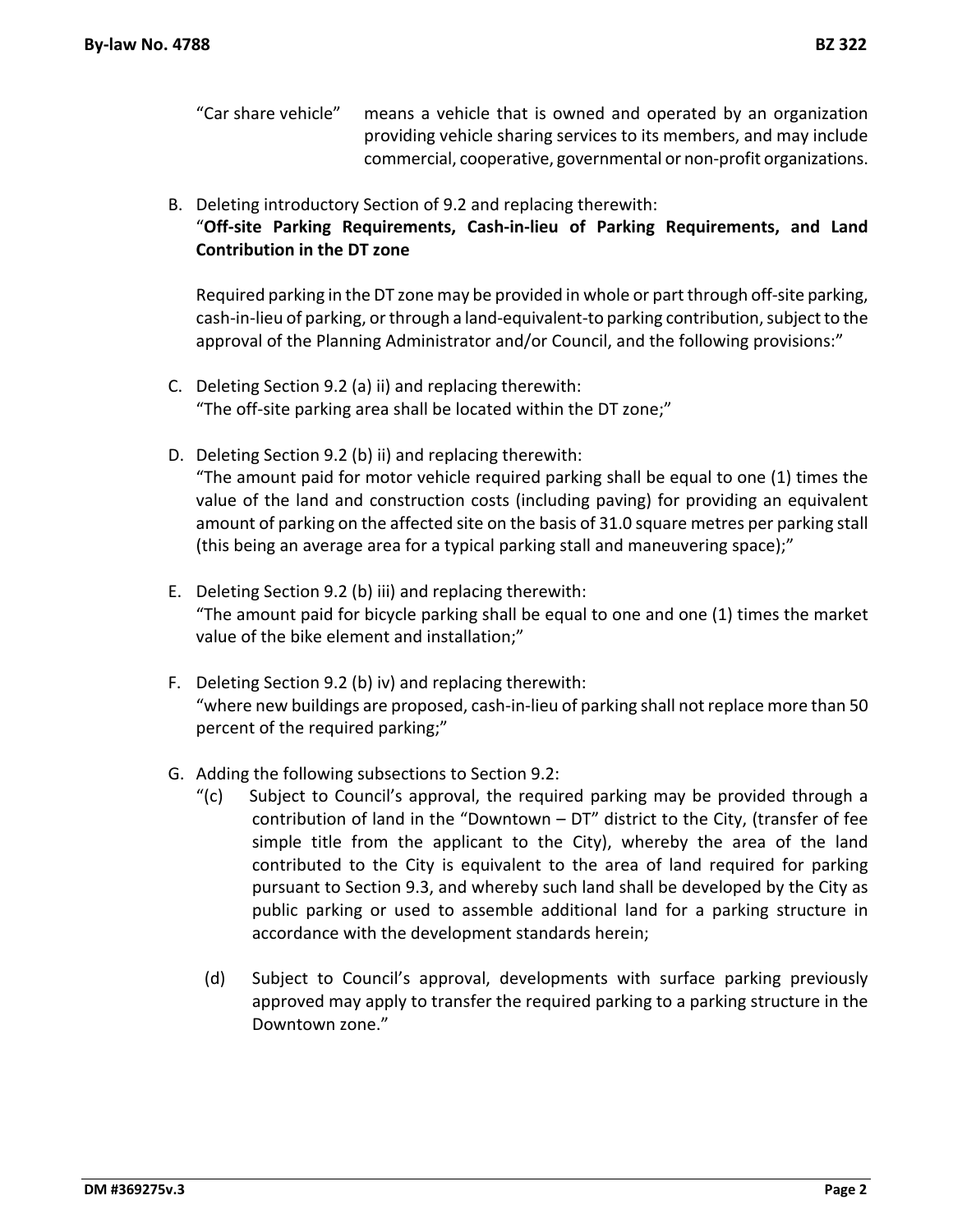H. Adding the following section to Part Nine:

## "**Section 9.8 Car Sharing**

- (a) In all zones, for multi‐family residential or mixed‐use development, the parking requirement may be met through a car sharing service where:
	- i) in the Downtown zone one car share vehicle shall be provided per eight residential units;
	- ii) in all other zones one car share vehicle shall be provided per six residential units.
- (b) When parking is provided through a car sharing service, the owner shall covenant with the City by an agreement registered against the title that both the car share parking space and car share vehicle/service shall be maintained for the life of the development or until an alternative parking arrangement is approved pursuant to this by‐law.
- (b) That Development Incentive Program By‐law No. 4534 of the Municipal Corporation of the City of Yellowknife, is hereby amended by:
	- A. Adding a definition of "Parking Structure" to Section 2. INTERPRETATION "Parking Structure" means a structure designed for the parking of motor vehicles in tiers or floors, as per Zoning By‐law No. 4404, as amended.
	- B. Replacing "six" with "seven" in the introduction to Section 3 so it reads:
		- "3. This by‐law provides for tax abatements and grants to encourage the following seven smart growth development and redevelopment initiatives:"
	- C. Adding the following to Section 3:
		- "(g) Downtown Parking Structure Development The Downtown Parking Structure Development Incentive is designed to promote the construction of a multi-storey or below ground parking structure in the DT – Downtown Zone. The purpose is to better balance the building footprint to surface parking ratio in the downtown; enable the transfer of current surface parking to the structure; provide additional downtown parking; and enable additional development opportunities by opening land currently held by surface parking lots. This program applies in the DT – Downtown zone only."
	- D. Amending Section 4. b. to read as follows:
		- "a. Declining Five Year Abatement The declining five-year abatement reduces in equal increments over five‐years (100%‐80%‐60%‐40%‐20%). This abatement formula applies to the following:
			- i. *Secondary Area* of Residential Intensification
			- ii. Industrial Relocation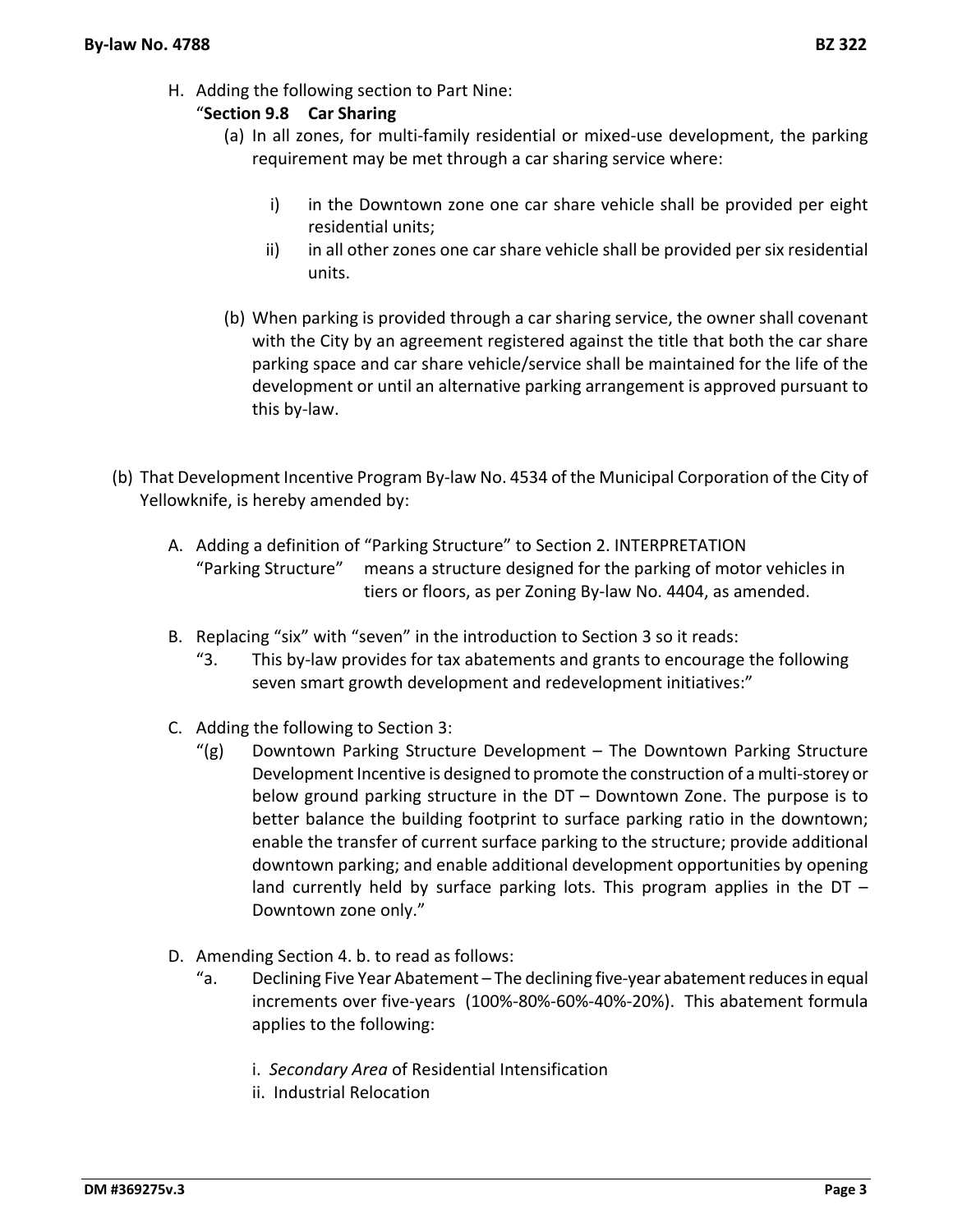- iii. Brownfield Remediation and Development (City-wide)
- iv. Leadership in Energy and Environmental Design (LEED) (City-wide)
- v. Downtown Parking Structure Development (Downtown)
- E. Amending Section 11. By adding:
	- $^{\prime\prime}$ G. Downtown Parking Structure Development Incentive
		- $(a)$ Parking structures must contain a minimum of one hundred (100) parking stalls.
		- $(b)$ Abatement shall only apply to the building improvements dedicated to vehicular and bicycle parking, excluding commercial or other purposes; and

 $(c)$ Mixed-use structures may be approved by Council subject to recommendations provided by Administration for projects with a strong business case that support the City's Downtown revitalization objectives.

#### **EFFECT**

2. That this by-law shall come into effect upon receiving Third Reading and otherwise meets the requirements of Section 75 of the Cities, Towns and Villages Act.

Read a First time this OTH day of MAKCH , A.D. 2014.

Mayor

City Administratok

Read a Second Time this 24 day of MARCH A.D. 2014.

Mayor

City Administrator